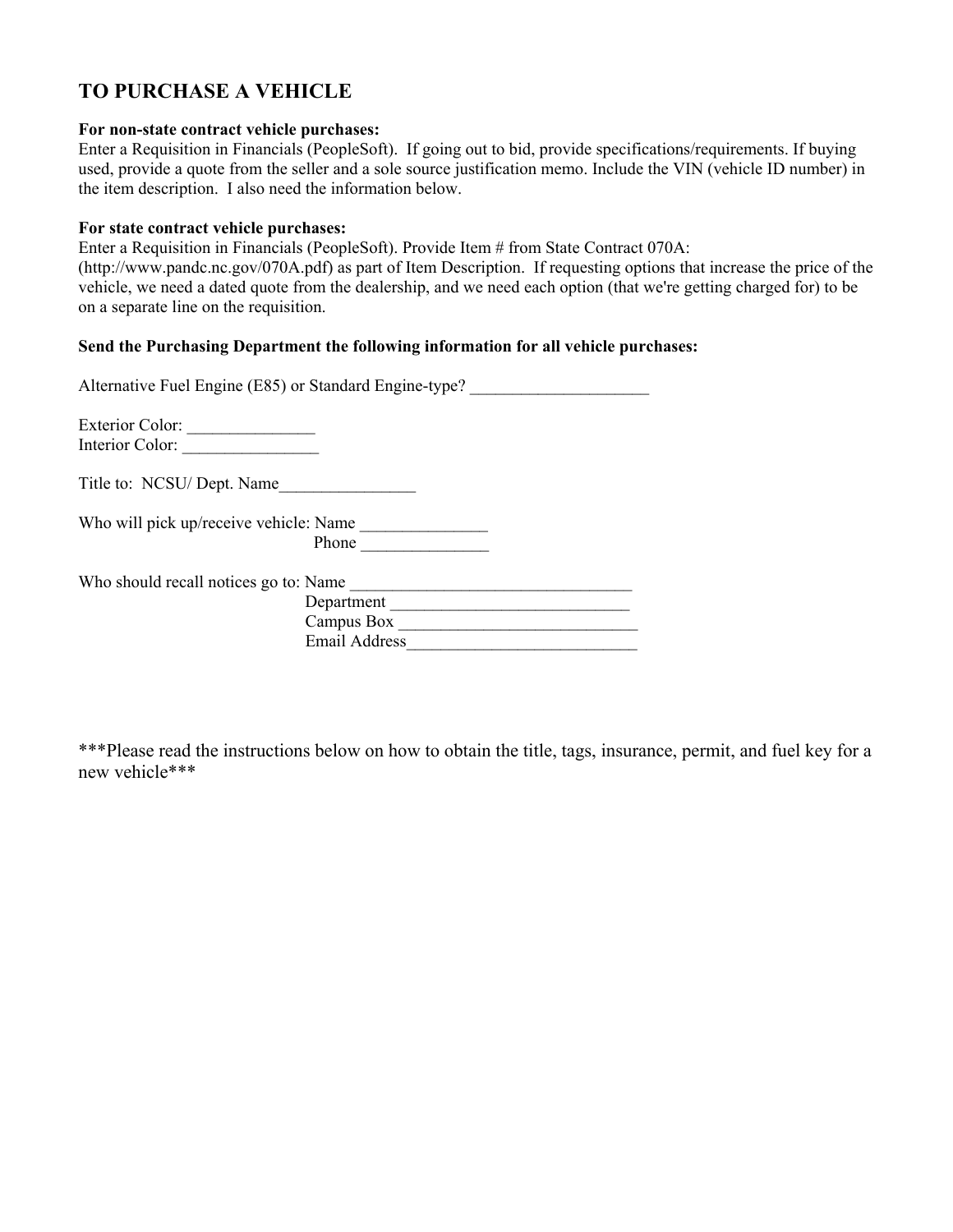# **New State Vehicles – How to Obtain Title, Tags, Insurance, Parking Permit, Fuel Key**

- 1. The dealership delivers the vehicle, the title application (MVR-1), the Odometer Disclosure, the Damage Disclosure, and the original invoice (sometimes called Sales Order/Buyer's Order) that lists the purchase price.
- 2. The title application has to be notarized departments have authority to sign these. If a notary is not available, these can be notarized at DMV, but there is a (cash only) charge of approximately \$5.00.

Agencies are cautioned NOT to sign any forms presented or mailed to user by contractor or manufacturer, except in cases where a particular form may be specifically authorized elsewhere in the state term contract. Examples of forms which should not be signed are those which involve assignment of motor vehicle sales proceeds accounts, or assignment, forfeiture, or alteration of any other contractual provisions or rights. The only forms which the user should sign when purchasing a vehicle are DMV Form MVR-1 Title Application, MVR-180 Odometer Mileage Statement, and a copy of the Buyer's Order/Invoice to acknowledge receipt of the vehicle. However, if the vehicle differs in features/specifications, do not accept the vehicle. Contact the Buyer (Purchasing Agent) shown on the PO.

- 3. **Vehicles must be added online into the eRIMS2 motor vehicle insurance program for insurance coverage to begin**. For instructions, call Insurance & Risk Management at 515-6135 or 515-6124.
- 4. Mail or take vehicle invoice to Accounts Payable for payment. Campus Box 7204, Attn: PO Processing Unit.
- 5. After AP has processed payment for the vehicle: To use P-Card to pay for taxes and tags, Go to 8. If no P-Card, go to 6.
- 6. If no P-Card is available, a copy of the invoice with the purchase price should be given to the departmental bookkeeper/business center. They will initiate a small purchase to DMV (use Vendor ID #0000015510) for 3% of the purchase price for highway use tax, plus \$6.00 (fee may change) per vehicle for tags. Note: The maximum highway use tax for commercial vehicles (vehicles with a weight greater than 26,000 pounds) is \$1,000.00. All other vehicles are charged 3% with no ceiling.
- 7. The copy of the invoice with the small purchase voucher number should be scanned to Accounts Payable for processing, with the payment handling code marked 'PU'. Use account code 53616, category ID 99918, and the VIN number as the invoice number. Complete the Payment Request Memo at: https://controller.ofa.ncsu.edu/files/2016/03/Payment-Request-Memo-Vehicle-Tags-Final.pdf, using vehicle ID (VIN) as invoice number, today's date as invoice date, and indicating the amount for tags, and the amount for highway taxes. Accounts Payable will prepare a check.
- 8. The department must provide the following documents to DMV for tags and registration:
	- 1. MVR-1: Title Application (notarized)
	- 2. Odometer Disclosure Form (signed)
	- 3. Copy of the purchase invoice
	- 4. MVR-615: Eligible Risk Statement (select box 6 for state-owned assets) (Download from https://www.ncdot.gov/dmv/forms/default.html?s=VRF)
	- 5. Payment (Check or PCard)

## **Notes:**

- DMV does not require a copy of the Damage Disclosure Statement
- It is a good idea to verbally note this is a "State-Owned Vehicle" that requires a Yellow & Black tag.
- Temporary tags & Registration will be issued at the counter. Permanent tags & Registration will be mailed
- 9. DMV will mail titles and plates for most departments to Insurance & Risk Management, who holds all vehicle titles for safe-keeping while the vehicle is owned by the University. Departments will be notified when plates can be picked up. DMV will mail Facilities plates and titles to Fleet Services.